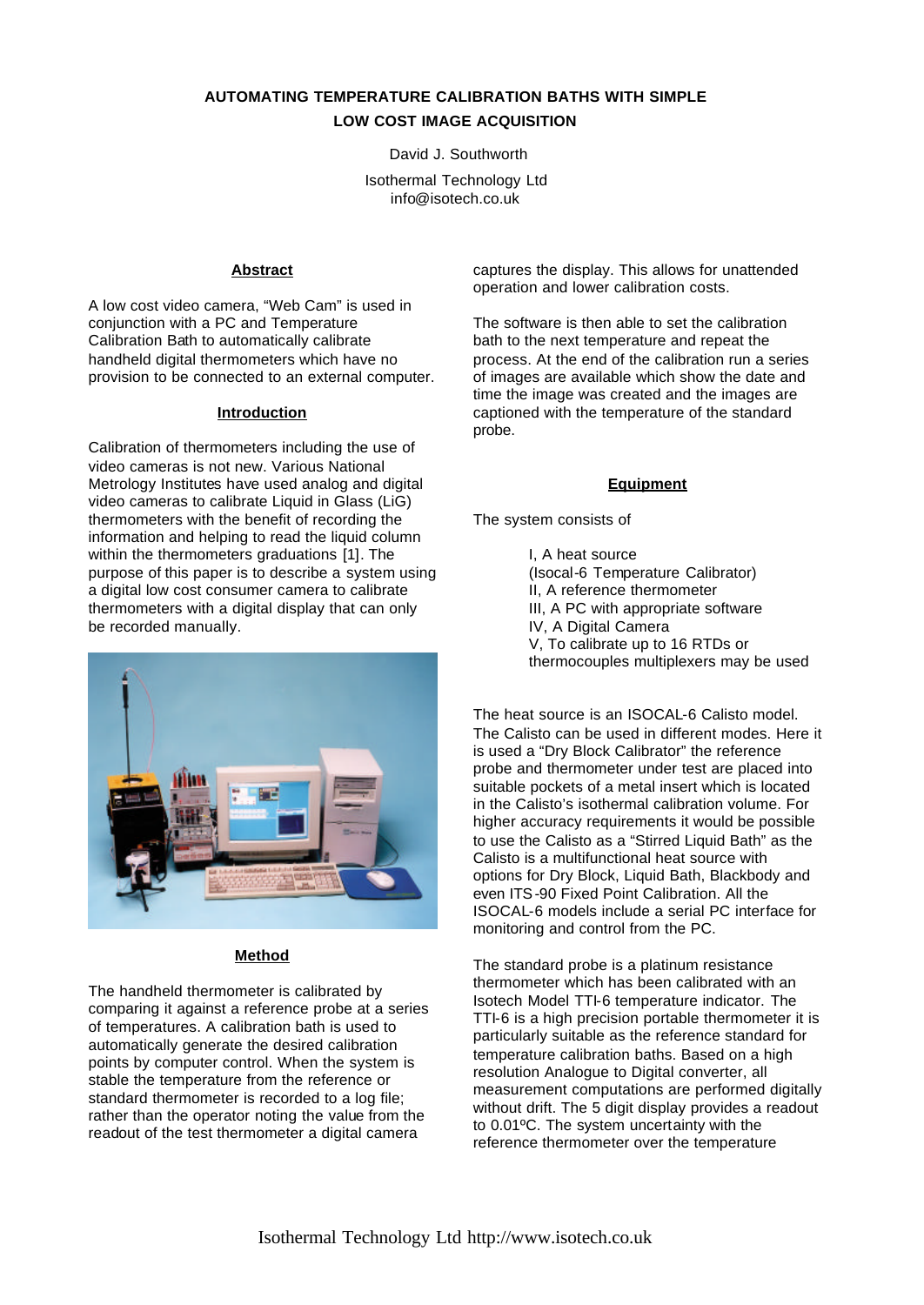range of the Calisto is 0.025°C. The indictor is connected to the PC via a serial interface.

Although most off the shelf cameras can be used the Intel PC Camera Pro was found suitable in that it has very good image quality and can focus down to 25mm. The device has a standard USB interface. Good results have also been obtained from other cameras including models from Logitech and Philips. All the cameras have the benefit of being low cost consumer items available from around 600 rand. The cameras simply plug into a standard USB port and require no additional hardware or complex configuration.

The software has the provision to calibrate resistance thermometers and a maximum of 16 can be connected to external selector switch or multiplexers, Isotech model 954.

Using an indicator that can read both thermocouples and RTDs increases the number sensor types that can be calibrated and there is a compatible thermocouple selector switch, model 958.

Other models of temperature baths can be used so that the system can cover temperature ranges from -75°C to 1300°C.



#### **Software**

The I-cal software sets the calibration bath to the first temperature and monitors the temperature controller, when the set temperature and the indicated temperature are within a user definable band for a chosen time period the software monitors the standard. The user can specify a number of samples and a variation, when the standard has met its criteria the data is logged from the instrument and an image is grabbed from the camera. This image is captioned with the actual temperature as measured by the reference thermometer and the image is saved to the PC with the file name consisting of the date and time of the capture.



The provision of the user being able to specify the stability criteria allows the use of different calibration baths and temperature ranges. For example the criteria for liquid bath would be smaller than the appropriate setting for a high temperature thermocouple calibration furnace.

The self documenting images can be verified against the computer log file which also contains



the value read from the TTI-6 along with the date and time.

The I-cal software allows for a number of images to be captured at each calibration point. These images can be examined to see if the display was stable during the unattended calibration.

I-cal also has provision to upload images to a local or remote server which allows the system to be monitored over a network or the internet. This has proven useful for monitoring equipment away from the laboratory and opens the possibility of future remote calibration.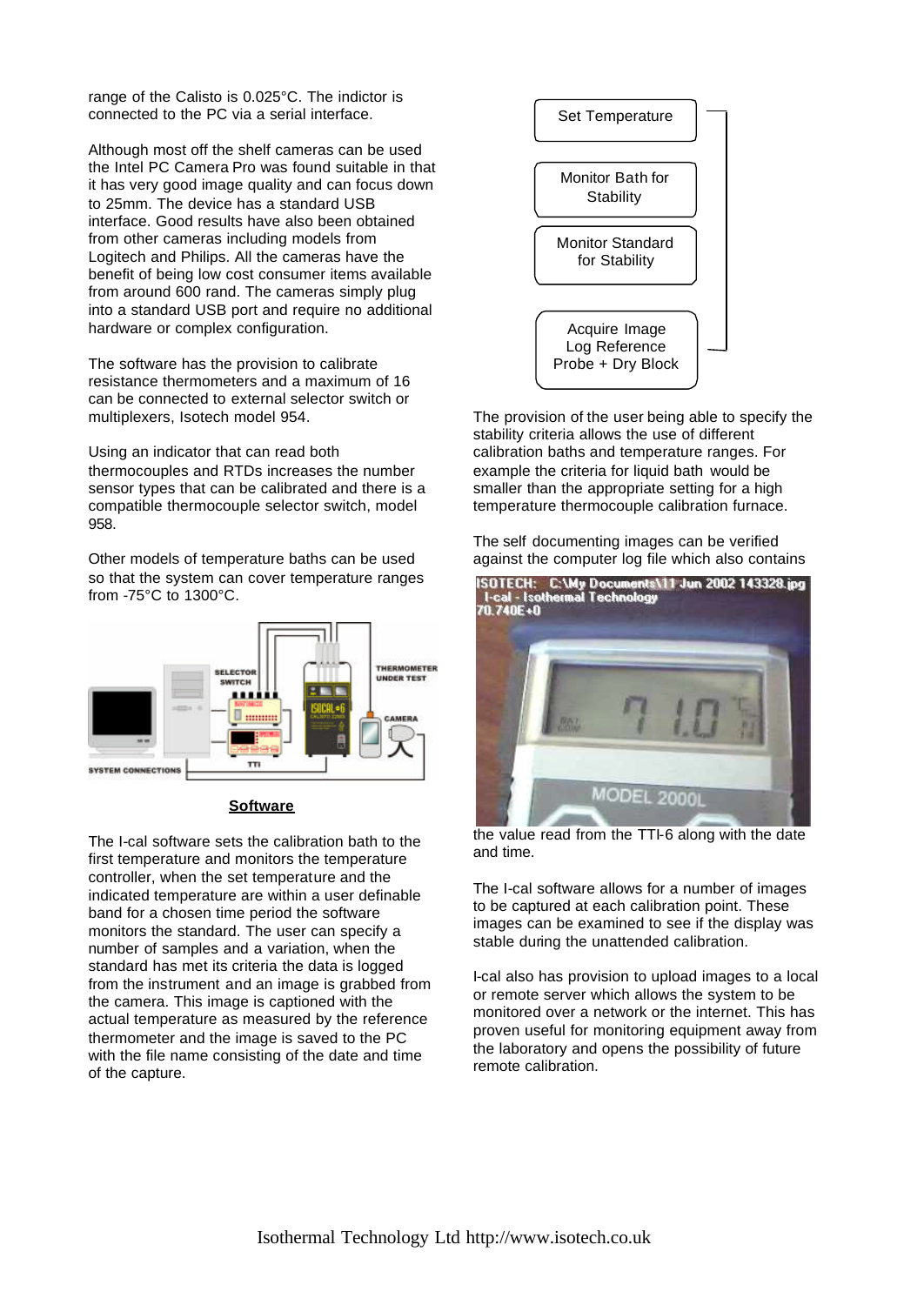### **Determining the Uncertainty**

The measurement system, TTI-6 and Resistance thermometer have UKAS accredited calibration and the uncertainty can be taken from the calibration certificate.

The thermometer under test is compared to the TTI-6 and the Zeroth Law of Thermodynamics is relied upon in the assumption that the test thermometer and the standard thermometer are at the same temperature.

The Zeroth Law of Thermodynamics states , "If two systems are in thermal equilibrium, each having the same temperature as a third system, the two systems have the same temperature as each other".

For calibrating a thermometer in the Dry Block, the law could be written as, "If two thermometers are in thermal equilibrium, each having the same temperature as the Dry Block, the two thermometers have the same temperature as each other".

Each Calibration Bath will have special characteristics of temperature distribution in the block of the calibrator. If the Dry Block has a calibration certificate that specifies an uncertainty including the temperature distribution in the calibration area this value can be used.

The combined uncertainty of the system can then be established by combing the uncertainties of the standard and Dry Block using the RSS method.

$$
Uct = \sqrt{u_{std}^2 + u_{db}^2 + u_{cnt}^2}
$$
 (1)

**Where** 

*Uct* = Combined System Uncertainty

 $u_{std}$  = Uncertainty of the Standard, TTI-6 and probe

*udb=* Uncertainty of the Dry Block

 $u_{cnt}$  = Uncertainty of the connections

The uncertainty associated to the calibration remains controversial. Simplistically in the UK a UKAS accredited laboratory would include the uncertainty of the unit under test with the calibration uncertainty and specify this on the calibration certificate. Other laboratories may omit the uncertainty of the unit under test and state only their ability to create a know isothermal condition.

## **How to Estimate the Dry Block Uncertainty**

If the Dry Block uncertainty is not known it must be calculated. The European co-operation for Accreditation (EA) has published Guidelines on the Calibration of

Temperature Block Calibrators [2].

 In general the largest uncertainty will be the vertical temperature distribution or Axial temperature homogeneity along the boring in the measurement Zone. This is usually the largest uncertainty source. Figure 1 illustrates this parameter.



 It will be most significant when the standard and the unit under test have different properties.

 Figure 2 shows a thermocouple with short sensing length being compared to a resistance thermometer which has an internal sensing element of 15mm. The thermocouple is sensitive to changes in temperature from it's junction whilst the resistance thermometer will to a large extent integrate the temperature over its length.

The measurement zone should be specified by the manufacturer and should not be less than 40mm.

 Axial temperature homogeneity along the boring in the measurement Zone. This is usually the largest uncertainty source.

 Temperature differences between the borings

For most type and brands of Dry Block this parameter is smaller than the axial homogeneity, see figure 3. This parameter can be measured relatively easily. A good method is to use two

Figure 1



Figure 2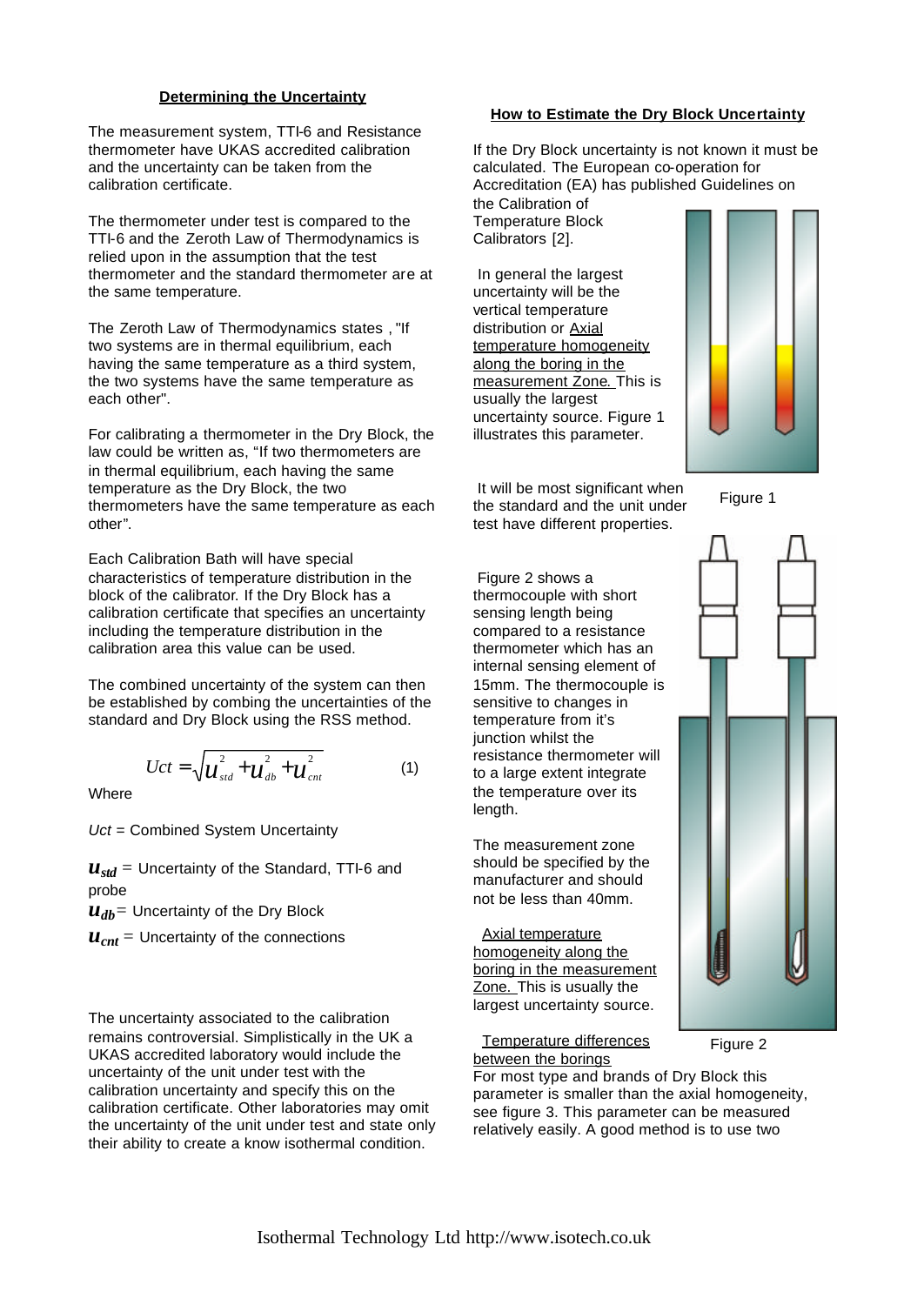probes moving them between the pockets of interest and calculating the difference,

Dt, using: -

Figure 3

TA1 is Thermometer A in Pocket 1 TA2 is Thermometer A in Pocket 2 TB1 is Thermometer B in Pocket 1 TB2 is Thermometer B in Pocket 2



Influence upon the temperature in the measurement zone due to different Loading

This value is determined by taking measurements with different block loadings. Using an external reference thermometer (not the Dry Block's internal control sensor) reduces this effect.

 Stability with time The variation with time of the Dry Block will introduce a further uncertainty. The effect will be most significant when the standard thermometer and the unit under test have different time constants. Stabilities of +/-0.02°C over 30 minutes are readily achieved with modern control techniques.

 Temperature deviation due to heat conduction There will be a flow of heat along the thermometer stem. As the difference between the environment temperature and the Dry Block temperature increases the error will proportionally increase. To minimize this effect, Stem Conduction or Immersion Error the thermometers need to be adequately immersed. For probes of 6mm and less the EA Guidelines state a minimum immersion depth of the thermometer to be calibrated is "at least equal to 15 times the outside diameter of the thermometer to be calibrated".

### **Other Uncertainty Sources**

 Uncertainty of the Standard Thermometer Standard Thermometer including measurement with standard thermometer this can usually be taken from the calibration certificate.

 Hysteresis The temperatures indicated may show a deviation due to hysteresis in cycles of increasing and decreasing temperatures. This can be ascertained by taking measurements as the

temperature decreases after excursion to the maximum temperature.

 Resolution The uncertainty due to the resolution of the device under test needs to be taken into account, the uncertainty contribution form the standard being included in the standards own uncertainty budget.

The uncertainty, Uct, is calculated by:

Uct =  $\delta$ std+ $\delta$ ti+ $\delta$ tR+ $\delta$ tH+ $\delta$ tB+ $\delta$ t+ $\delta$ tV (3)

where:

### **Future Developments**

| δstd         | temperature of the reference<br>thermometer derived from the<br>resistance measurement including<br>temperature correction and an<br>allowance for drift since its last<br>calibration |
|--------------|----------------------------------------------------------------------------------------------------------------------------------------------------------------------------------------|
| δti          | temperature correction due to limited                                                                                                                                                  |
| $\delta t R$ | Temperat ure difference between<br>borings                                                                                                                                             |
| δtΗ          | temperature correction due to<br>hysteresis in the increasing and<br>decreasing branches of the<br>measuring cycle;                                                                    |
| δtΒ          | temperature correction due to axial<br>inhomogeneity of temperature in the<br>borings                                                                                                  |
| δtL          | temperature correction due to<br>differences in the loading of the block<br>with thermometers to be calibrated                                                                         |
| δtV          | temperature variations during the<br>time of measurement.                                                                                                                              |

It has been suggested that Optical Character Recognition and the support of multiple cameras would enhance the system. These could be implemented but it would move the project away from the starting point of a low cost general purpose system.

### **Conclusion**

A simple low cost system has been built to capture data from indicators without a PC interface. Low